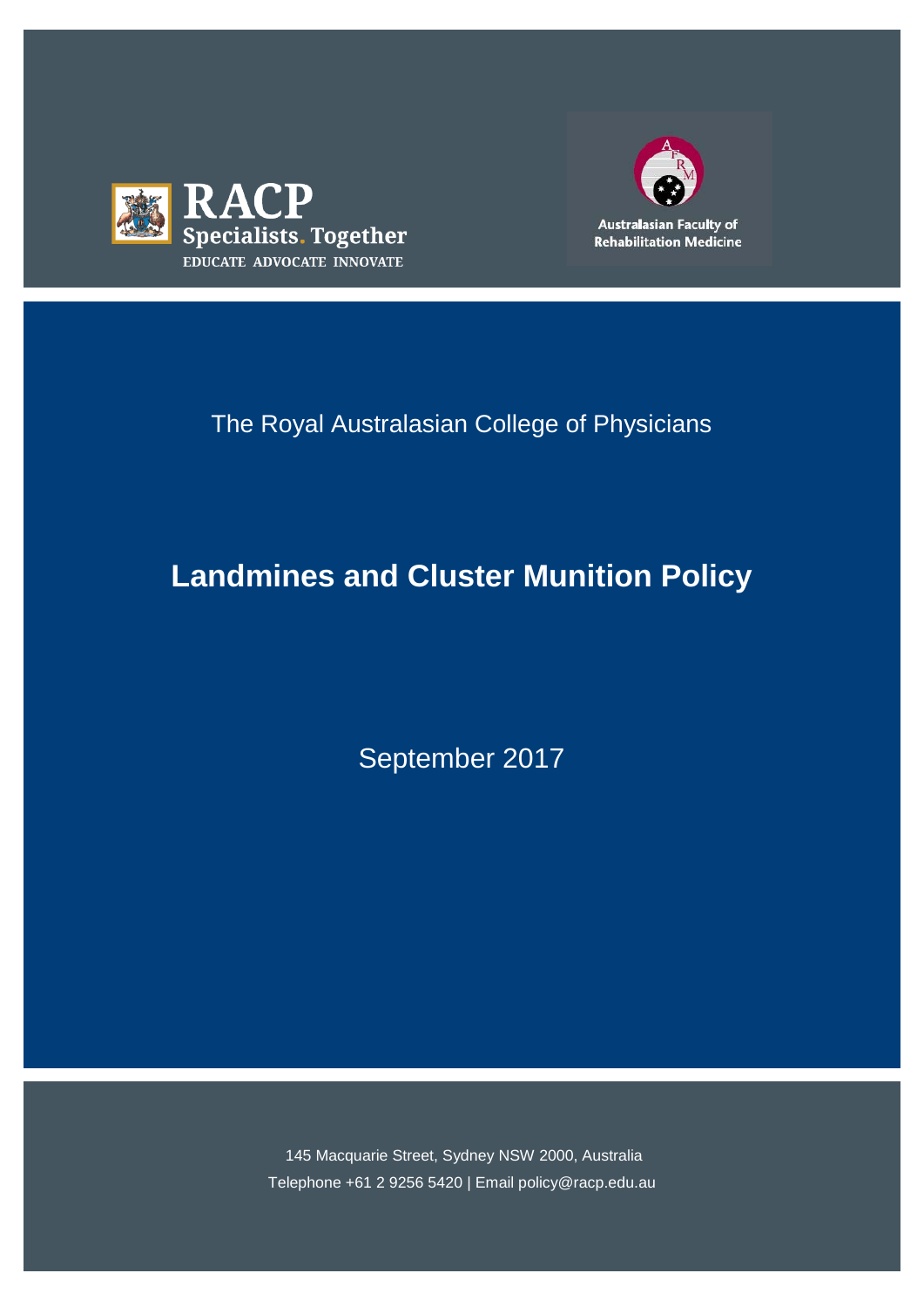| Anti-vehicle mines, explosive remnants of war (ERWs) including UXOs (unexploded ordinances) |  |
|---------------------------------------------------------------------------------------------|--|
|                                                                                             |  |
|                                                                                             |  |
|                                                                                             |  |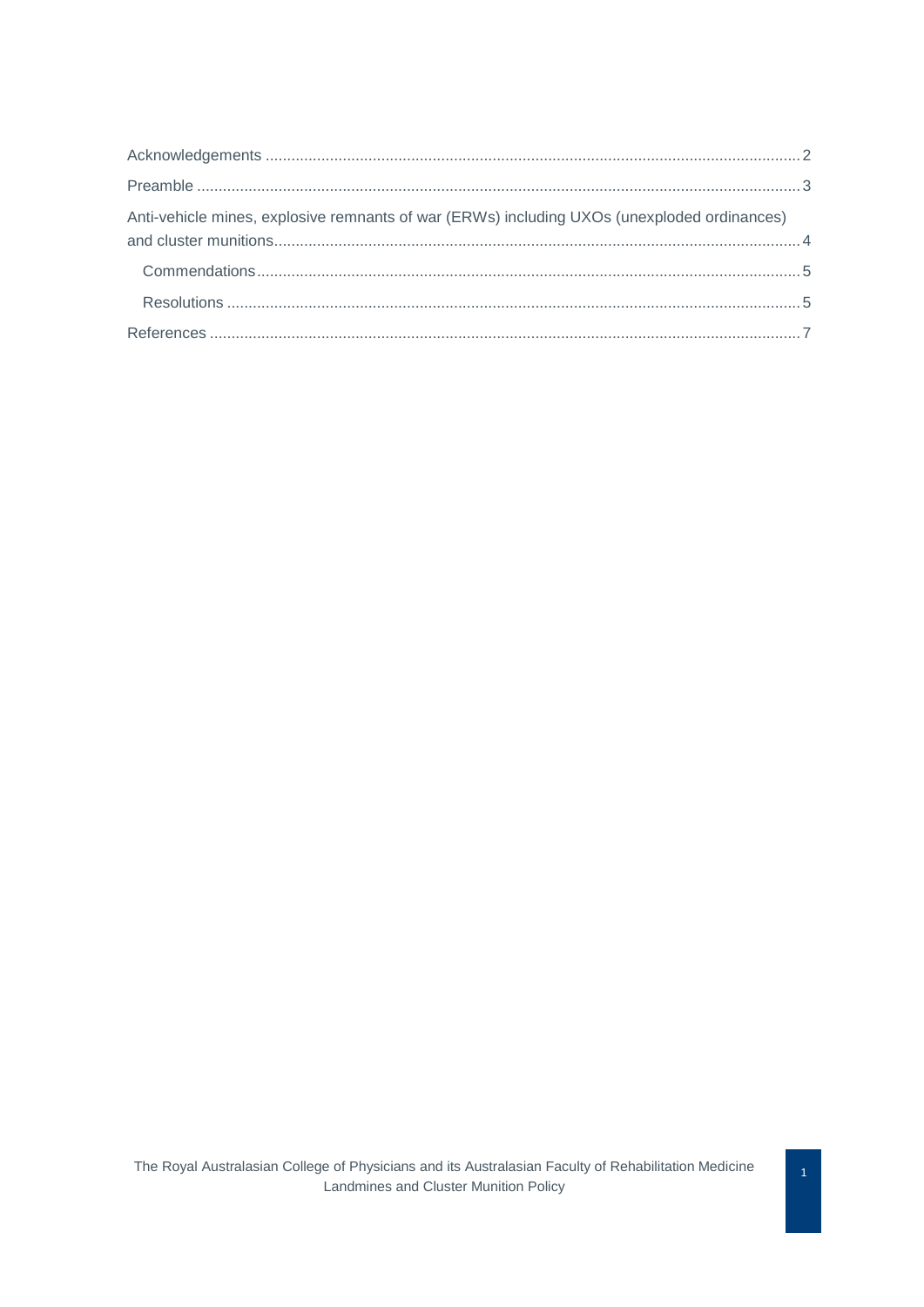#### <span id="page-2-0"></span>**Acknowledgements**

The Royal Australasian College of Physicians (RACP) and its Australasian Faculty of Rehabilitation Medicine (AFRM) would like to acknowledge A/Prof Steven Faux, FAFRM who led the development of this document as well as the contributions from all members of the Faculty Policy & Advocacy Committee (FPAC) and support from the RACP Policy & Advocacy Unit.

This document updates and replaces the original *AFRM Position Statement Landmine Policy*  published in November 2005.

Date for next review: 5 years from publication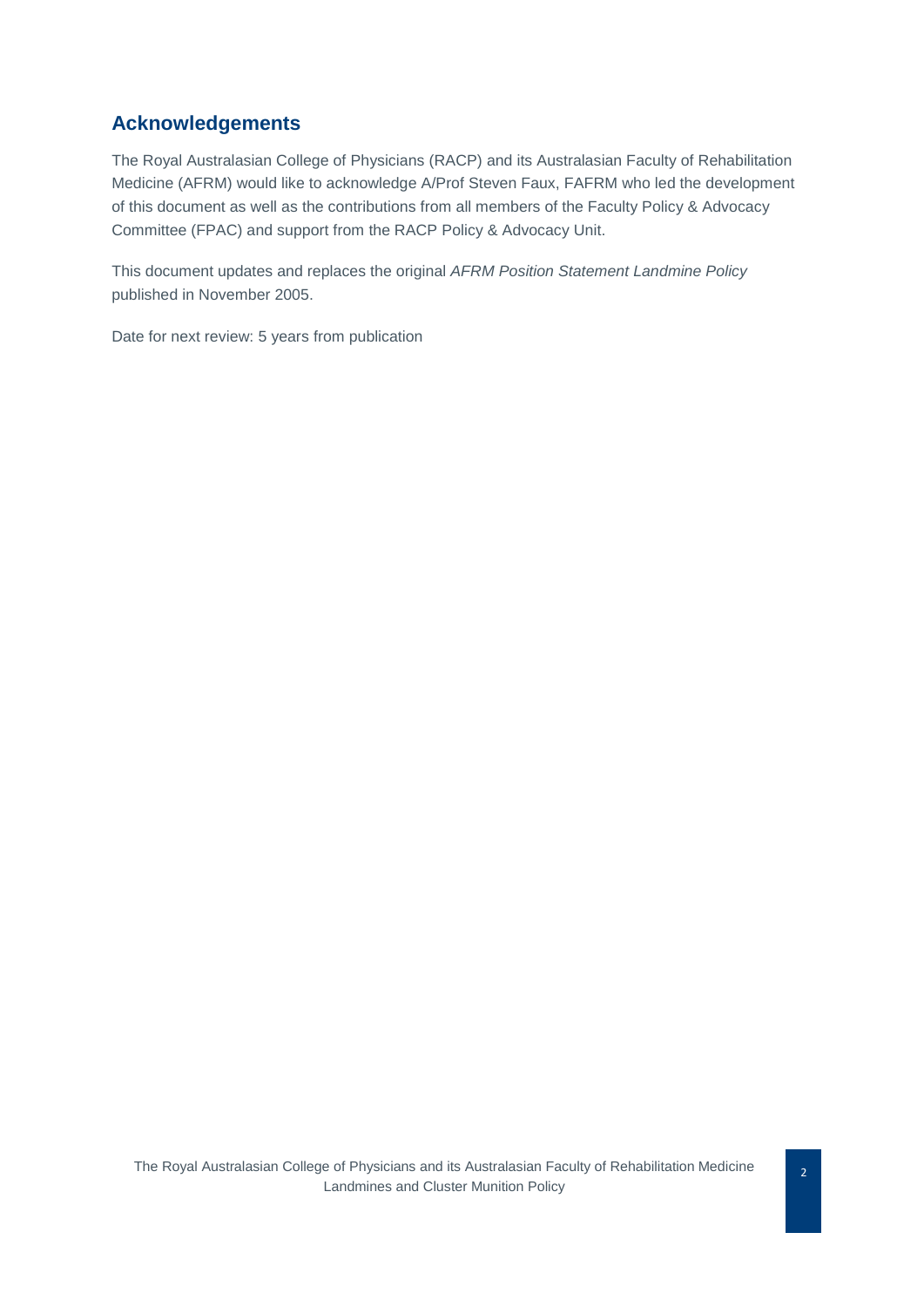### <span id="page-3-0"></span>**Preamble**

The Royal Australasian College of Physician (RACP) and its Australasian Faculty of Rehabilitation Medicine (AFRM) note that:

- 1. Landmines (anti-personnel mines, anti-vehicle mines), explosive remnants of war (ERWs) including UXOs (unexploded ordinances) and cluster munitions (i.e. large weapons that open to release hundreds of small bomblets which rain down over a wide area) are a leading cause of traumatic amputation both in children and in adults in countries currently or previously involved in armed conflict. $<sup>1</sup>$  $<sup>1</sup>$  $<sup>1</sup>$ .</sup>
- 2. Landmine, ERWs and cluster munitions are abhorrent and indiscriminate weapons. They cannot be aimed, and can unintentionally be triggered by adults, children or animals. They recognise no cease fire and they go on maiming and killing decades after hostilities cease. Those most likely to encounter land mines are the rural poor who are likely to live far from adequate medical facilities.
- 3. Further, over 47 per cent of landmine, ERW and cluster munitions victims are children who suffer loss of life or lifelong disability and loss of opportunity and rarely have access to appropriate rehabilitation and prosthetic intervention.<sup>[2](#page-3-2)</sup>
- 4. In many cultures and societies those who suffer amputations are often victims of discrimination, abuse and ostracisation which negatively affect their psychosocial wellbeing and their financial opportunities.<sup>[3](#page-3-3)</sup> Families of amputees are 40 per cent more likely to have difficulty feeding themselves and many amputees are unable to return to agricultural work due to the mining of agricultural land.<sup>[4](#page-3-4)</sup> In 1995 (which is the most recent data available), it was estimated that without landmines, agricultural production could be increased by 88–200 per cent in Afghanistan, 11 per cent in Bosnia, 135 per cent in Cambodia, and 3–6 per cent in Mozambique.<sup>[5](#page-3-5)</sup>
- 5. Landmines also close roads to agricultural fields, healthcare facilities, and schools. As a result, economic growth is depressed, unemployment levels rise, housing becomes scarce and the incidence of malnutrition and infectious and waterborne diseases increases. This is likely to encourage many amputees and those in their communities to become refugees

The RACP and AFRM recognise that:

 $\overline{a}$ 

- 1. In many parts of the world, facilities to adequately treat and rehabilitate victims of landmines are lacking.
- 2. One in every 236 Cambodians, $^8$  $^8$  one in every 470 Angolans, $^9$  $^9$  one in every 1,000 Somalians in Northern Somalia was an amputee, and 75 per cent of landmine victims in Somalia were children.<sup>[10](#page-3-10)</sup>

<span id="page-3-1"></span><sup>1</sup> Perkins ZB, De'Ath HD, Aylwin C, Brohi K, Walsh M, Tai NR (2012), Epidemiology and outcome of vascular trauma at a British Major Trauma Centre, [Eur J Vasc Endovasc Surg.](https://www.ncbi.nlm.nih.gov/pubmed/22658774) 2012 Aug;44(2):203-9. doi: 10.1016/j.ejvs.2012.05.013. Epub 2012 Jun 2.

 $2$  The Landmine and Cluster Munition Monitor (2013), Fact Sheet: The Impact of Mines/ERW on Children.

<span id="page-3-2"></span>Available online: http://www.the-monitor.org/index.php/content/view/full/25064 [Retrieved 05/05/2017]<br><sup>3</sup> Walsh NE and Walsh WS (2003), Rehabilitation of landmine victims — the ultimate challenge. Bulletin of the

<span id="page-3-3"></span>World Health Organization 2003, 81 (9), pp.665-670. Available online:<br>http://www.who.int/bulletin/volumes/81/9/Walsh0903.pdf?ua=1 [Retrieved 5 May 2017]

<span id="page-3-4"></span><sup>&</sup>lt;sup>4</sup> Andersson N, Palha-be-Sousa C, Paredes S (1995) Social cost of landmines in four countries: Afghanistan, Bosnia, Cambodia, and Mozambique. The British Medical Journal: 311:718

<span id="page-3-5"></span> $^5$  Andersson N, Palha-be-Sousa C, Paredes S. (1995) Social cost of landmines in four countries: Afghanistan, Bosnia, Cambodia, and Mozambique. BMJ: 311:718

<span id="page-3-6"></span> $6$  Walsh NE and Walsh WS (2003), Rehabilitation of landmine victims — the ultimate challenge. Bulletin of the World Health Organization 2003, 81 (9), pp.665-670. Available online:<br>http://www.who.int/bulletin/volumes/81/9/Walsh0903.pdf?ua=1 [Retrieved 5 May 2017]

<span id="page-3-8"></span><span id="page-3-7"></span> $\degree$  Strada G. (1996), The horror of land mines. Scientific American 1996:40-5<br> $\degree$  United Nations Documentation Centre (2006) - UN Daily New Services (4 April 2006)

<span id="page-3-9"></span><sup>&</sup>lt;sup>9</sup> Africa Watch (1993), Landmines in Angola. Human Rights Watch

<span id="page-3-10"></span><sup>&</sup>lt;sup>10</sup> New Internationalist Magazine (1999), Landmines – The Facts. Available online: https://newint.org/easierenglish/landmine/lmfacts.html [Retrieved 17/05/2017]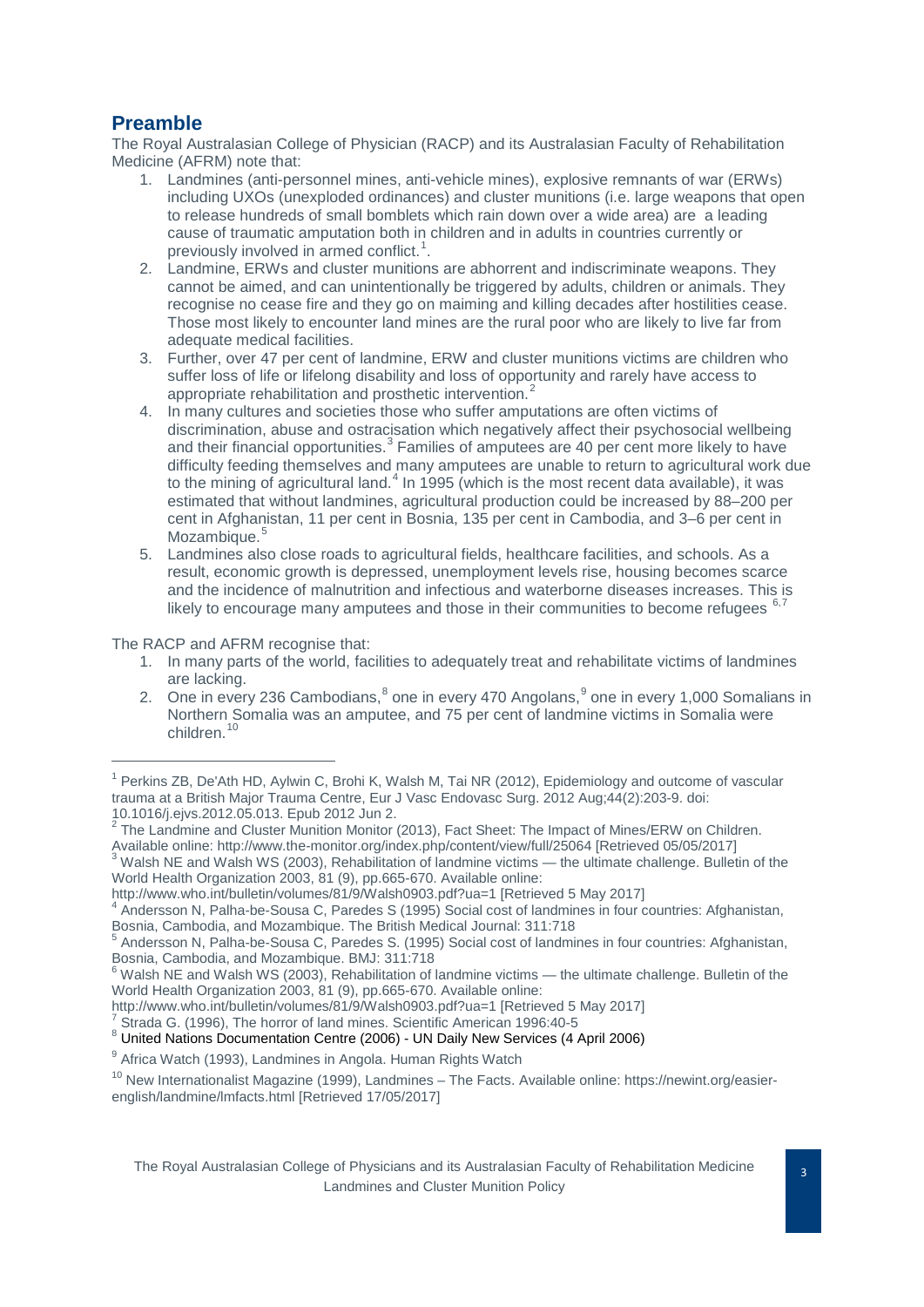- 3. One fifth of the 1,000,000 deaths in Afghanistan during the civil war were caused by land mines and 400,000 Afghans have been wounded by them.<sup>[11](#page-4-1)</sup>
- 4. In Poland between 1999 and 2008 there were at least 204 casualties from landmine and ERW laid during the Second World War despite the fact that over 250,000 mines had already been cleared.<sup>[12](#page-4-2),[13](#page-4-3)</sup>
- 5. In 2015, civilians made up 97 per cent of all cluster munition casualties.<sup>[14](#page-4-4)</sup> According to the Cluster Munition Monitor 2016, over 20,300 cluster munition casualties have been documented globally from the 1960s to the end of 20[15](#page-4-5).<sup>15</sup> However, many casualties go unrecorded or lack sufficient documentation and the estimated number of global all-time casualties for 33 countries and three other areas is more than 55,000. [16](#page-4-6)
- 6. In 2012, child casualties were reported at much higher rates than the global average of 47 per cent in a number of countries including India (72 per cent), Somalia (70 per cent), Sudan (65 per cent), Afghanistan (61 per cent) and Yemen (50 per cent).<sup>[17](#page-4-7)</sup> Additionally, significant increases were also noted in Yemen, Colombia and Cambodia between 2011 and 2012 which represents a concerning trend.<sup>1</sup>

#### <span id="page-4-0"></span>**Anti-vehicle mines, explosive remnants of war (ERWs) including UXOs (unexploded ordinances) and cluster munitions**

The RACP and AFRM note the following:

 $\overline{a}$ 

- Anti-vehicle mines have the same injurious effect on people and on their access to land as do anti-personnel mines.<sup>1</sup>
- Unexploded ordinances and improvised explosive devices have the same injurious effect on people and on their access to land as do anti-personnel mines. [20](#page-4-10)
- The small bomblets released by cluster munitions may or may not explode on impact with the ground and are designed to allow those that do not explode on impact to act as landmines. These therefore have the same injurious effect on people and on their access to land as do anti-personnel mines.

<span id="page-4-1"></span><sup>&</sup>lt;sup>11</sup> International Committee of the Red Cross (ICRC), Symposium on Anti-Personnel Mines (Montreux<br>Symposium), Montreux, Switzerland, 21–23 April 1993 Montreux Symposium Report

<span id="page-4-2"></span><sup>&</sup>lt;sup>12</sup> Jody Williams (1993), Social consequences of widespread use of landmines, in ICRC, Report of the Symposium of Anti-Personnel Mines: Montreux, p.69

<span id="page-4-3"></span>Landmine and Cluster Munition Monitor Website, Archives 1999-2014: Poland, last updated 19 June 2010. Available online: http://archives.the-monitor.org/index.php/cp/display/region\_profiles/theme/58 [Retrieved 05/07/2017]

<span id="page-4-4"></span><sup>14</sup> International Campaign to Ban Landmines – Cluster Munition Coalition (2016), Cluster Munition Monitor 2016. Available online: http://www.the-monitor.org/media/2394895/Cluster-Munition-Monitor-2016-Web.pdf [Retrieved 14/05/2017]

<span id="page-4-5"></span><sup>&</sup>lt;sup>15</sup> International Campaign to Ban Landmines – Cluster Munition Coalition (2016), Cluster Munition Monitor 2016. Available online: http://www.the-monitor.org/media/2394895/Cluster-Munition-Monitor-2016-Web.pdf [Retrieved 14/05/2017]

<span id="page-4-6"></span><sup>&</sup>lt;sup>16</sup> International Campaign to Ban Landmines – Cluster Munition Coalition (2016), Cluster Munition Monitor 2016. Available online: http://www.the-monitor.org/media/2394895/Cluster-Munition-Monitor-2016-Web.pdf [Retrieved 14/05/2017]

<sup>&</sup>lt;sup>17</sup> The Landmine and Cluster Munition Monitor (2013), Fact Sheet: The Impact of Mines/ERW on Children.

<span id="page-4-8"></span><span id="page-4-7"></span>Available online: http://www.the-monitor.org/index.php/content/view/full/25064 [Retrieved 05/05/2017]<br><sup>18</sup> The Landmine and Cluster Munition Monitor (2013), Fact Sheet: The Impact of Mines/ERW on Children.<br>Available online

<span id="page-4-9"></span><sup>&</sup>lt;sup>19</sup> Public Health Association of Australia (2014), Landmines and Cluster Ammunition Policy. Available online:<br>https://www.phaa.net.au/documents/item/262 [Retrieved 05/05/2017]

<span id="page-4-10"></span><sup>&</sup>lt;sup>20</sup> Public Health Association of Australia (2014), Landmines and Cluster Ammunition Policy. Available online: https://www.phaa.net.au/documents/item/262 [Retrieved 05/05/2017]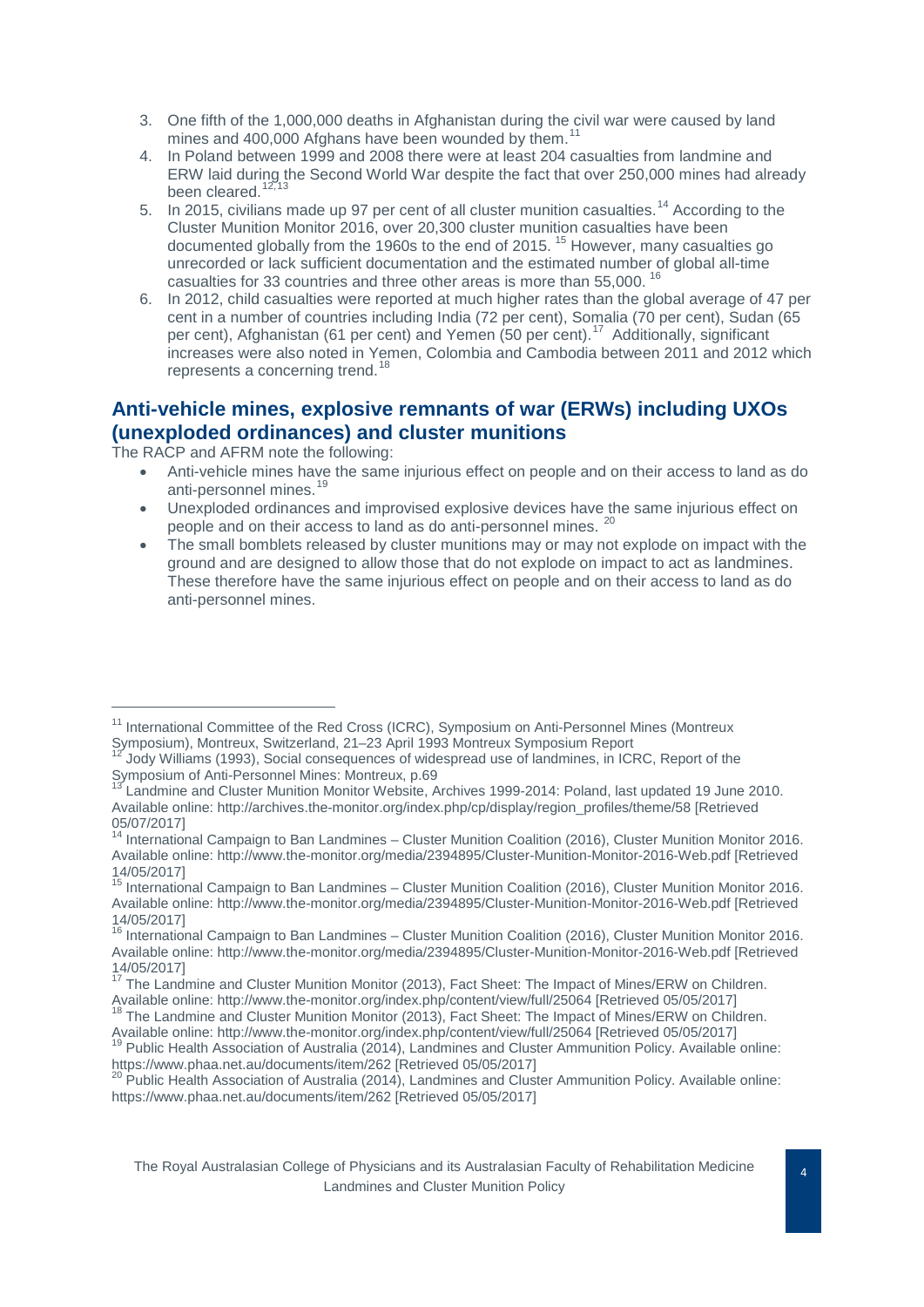Anti-vehicle mines:

- Have an indirect effect on human activity by stopping or delaying movement of both local trades, essential goods and humanitarian aid by interrupting transport and so increase the numbers of people who die and suffer in humanitarian crises associated with armed conflict.
- Affect civilians as well as military personnel and peacekeepers.
- Can be set up to be triggered off from pressure as light as a child's' footstep in effect making them anti-personnel mines.
- Can be fitted with anti-handling devices making them dangerous to mine clearing personnel.
- Can be utilised through "mixed use" systems that combine anti-personnel and anti-tank mines in areas such as the Korean de-militarized zone. $^{21}$  $^{21}$  $^{21}$

All this makes abolition of both anti-personnel mines and anti-vehicle mines a most urgent humanitarian emergency.

#### <span id="page-5-0"></span>*Commendations*

The RACP and AFRM commend the Australian Government for the signing of the 1997 *United Nations Convention on the Prohibition of the use, stockpiling, production and transfer of antipersonnel mines and on their destruction[22](#page-5-3)* which was ratified in 1999 and the *2004 Nairobi Declaration "Towards a Mine Free World"*. [23](#page-5-4)

We further commend the Australian Government for signing the 2008 *UN Convention on Cluster Munitions*<sup>[24](#page-5-5)</sup> which prohibits the use and stockpiling of cluster munitions that cause unacceptable harm to civilians, offers assistance to victims including securing adequate provision of care and rehabilitation to survivors and ensures the clearance of contaminated areas. Further, we commend the Australian Government for its participation in the Dubrovnik Declaration 2015.<sup>[25](#page-5-6)</sup>

#### <span id="page-5-1"></span>*Resolutions*

-

The RACP and AFRM urge the Australian Government to:

- 1. Join with other nations who believe anti-vehicle mines, explosive remnants of war, unexploded ordinances and cluster munitions which can be detonated on contact by a person are in effect anti-personnel mines and therefore should be banned under the existing *1997 United Nations Convention on the Prohibition of the use, stockpiling, production and transfer of anti-personnel mines and on their destruction* and *2008 UN Convention on Cluster Munitions*.
- 2. In the longer term, work on appropriate outlawing of the production, transfer and use of antivehicle mines, explosive remnants of war, unexploded ordinances and cluster munitions in the same manner as anti-personnel mines.

<span id="page-5-2"></span><sup>&</sup>lt;sup>21</sup> Geneva International Centre for Humanitarian Demining (GICHD) and Stockholm International Peace Research Institute (SIPRI) (2017), The humanitarian and developmental impact of anti-vehicle mines, Global mapping and analysis of anti-vehicle mine incidents in 2016. Available online:

https://www.sipri.org/sites/default/files/Global-mapping-analysis-anti-vehicle-mine-incidents-2016.pdf [Retrieved

<span id="page-5-3"></span><sup>13/05/2017]&</sup>lt;br><sup>22</sup> United Nations Convention on the Prohibition of the use, stockpiling, production and transfer of anti-personnel *mines and on their destruction* (1997). Available online:

https://treaties.un.org/doc/Treaties/1997/09/19970918%2007-53%20AM/Ch\_XXVI\_05p.pdf [Retrieved

<sup>16/05/2017]</sup> <sup>23</sup> Nairobi Declaration (2004), *Towards a mine free world.* Available online:

<span id="page-5-4"></span>http://reliefweb.int/sites/reliefweb.int/files/resources/655DDE27162B354449256F62000AC096-<br>Full 2004 Nairobi Declaration.pdf [Retrieved 16/05/2017]

<sup>&</sup>lt;sup>24</sup> The Convention on Cluster Munitions (2008). Available online:

<span id="page-5-5"></span>http://www.unog.ch/80256EE600585943/(httpPages)/F27A2B84309E0C5AC12574F70036F176?OpenDocument [Retrieved 16/05/2017]

<span id="page-5-6"></span><sup>&</sup>lt;sup>25</sup> Convention on Cluster Munitions (2016), Final Report. CCM/MSP/2016/9, 30 September 2016. Available online: http://www.clusterconvention.org/wp-content/uploads/2016/04/Final-Report.pdf [Retrieved 17/05/2017]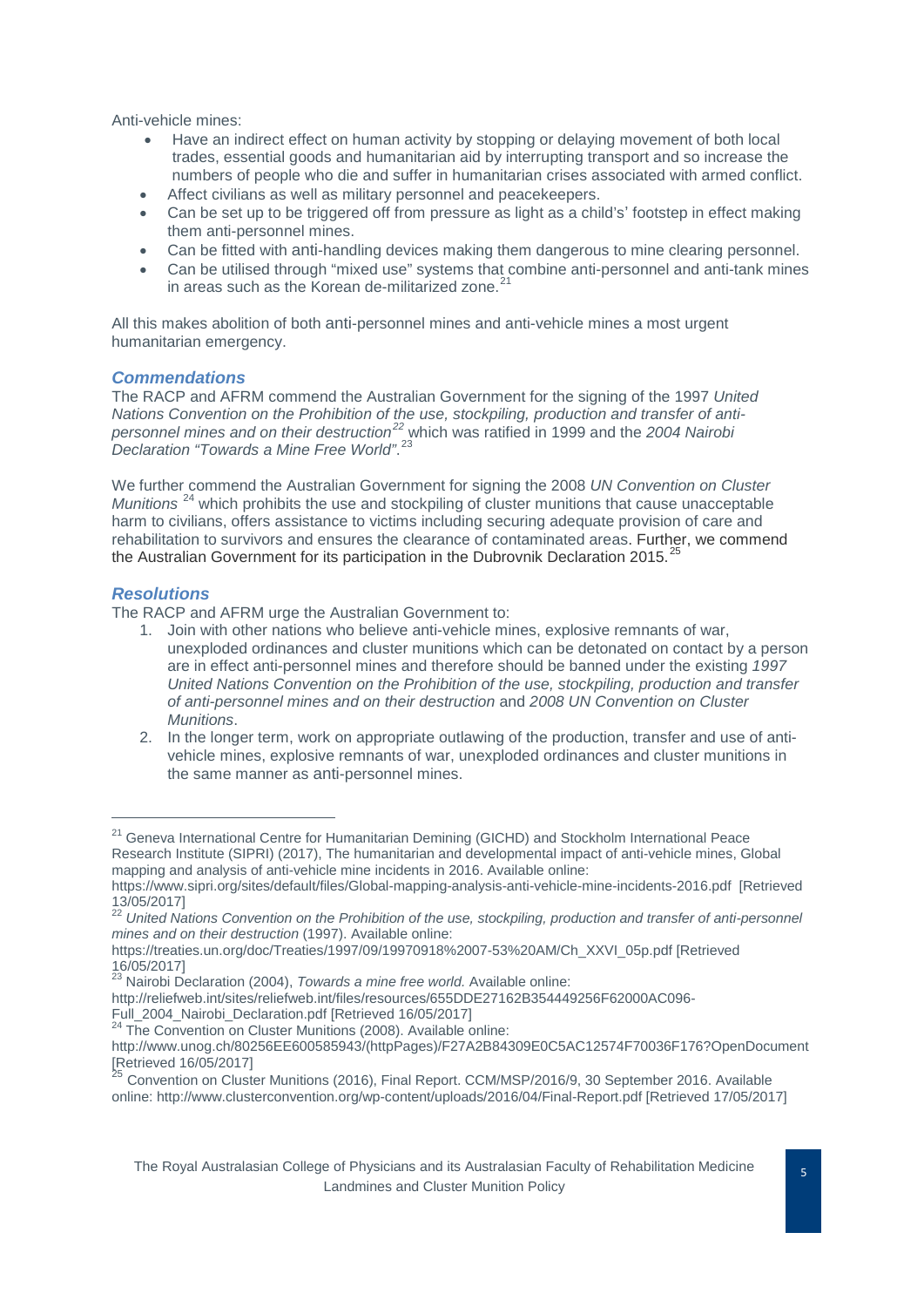- 3. Continue to engage in efforts to ban the production, use and trade of land mines as a priority foreign policy initiative and particularly to lobby nations which have not yet done so to accede to the *1997 United Nations Convention on the Prohibition of the use, stockpiling, production and transfer of anti-personnel mines and on their destruction*, the *Nairobi Declaration 2004* and the *UN Convention on Cluster Munitions 2008.*
- 4. Continue to foster Australian capabilities in mine clearing as a needed activity that can be a valuable form of technical assistance to a large number of developing countries including many in our region such as Cambodia, Laos, Vietnam as well as Afghanistan, Syria and Iraq. In line with peace keeping activities this would be a particularly welcome and positive use of military forces and expertise.
- 5. Continue to support programs of assistance and training in the treatment and rehabilitation of landmine survivors in mine affected communities particularly in the areas of paediatric injury.
- 6. Cease its current practice of condoning the actions of combatants and defence forces who are not signatories of the 1997 *United Nations Convention on the Prohibition of the use, stockpiling, production and transfer of anti-personnel mines and on their destruction*, who lay landmines and provide the Australian Defence Force (ADF) with intelligence regarding their positioning.[26](#page-6-0)

As physicians with the role of managing injury and its long term consequences, we urge the Australian Government to support the outlawing of stockpiling and persistent use of all landmines, explosive remnants of war, unexploded ordinances and cluster munitions.

 $\overline{a}$ 

<span id="page-6-0"></span><sup>&</sup>lt;sup>26</sup> Australian Permanent Mission and Consulate-General, Geneva (2015), National Statement in High Level Segment, Ms Jane Hardy, 8 September 2015. Available online: http://geneva.mission.gov.au/gene/statement757.html [Retrieved 17/05/2017]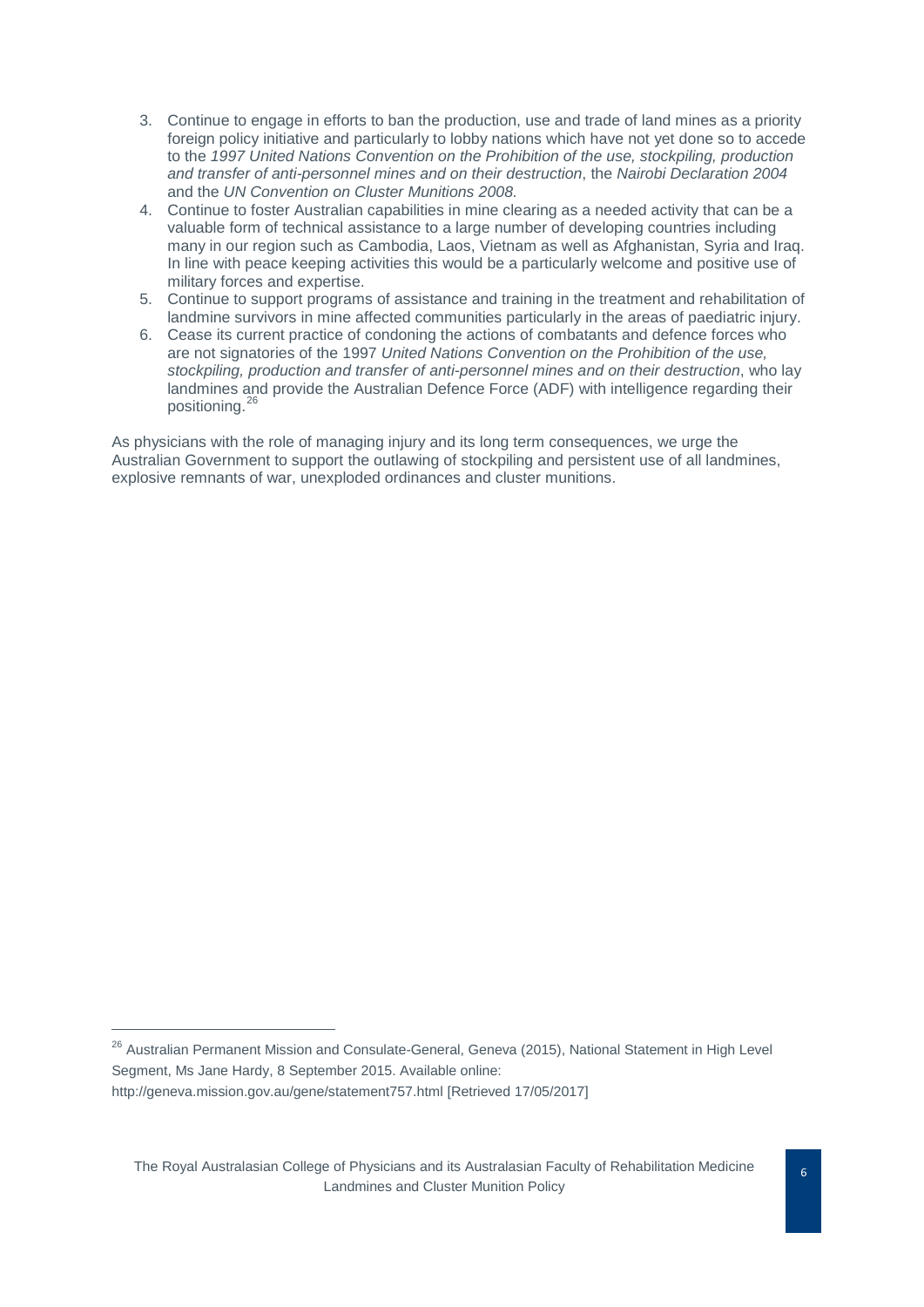## <span id="page-7-0"></span>**References**

- Africa Watch (1993), Landmines in Angola. Human Rights Watch
- American Public health Association (1993), A Ban on Antipersonnel Landmines. Policy number: 9311. Available online: https://www.apha.org/policies-and-advocacy/public-health-policystatements/policy-database/2014/07/30/12/29/a-ban-on-antipersonnel-landmines [Retrieved 05/05/2017]
- Andersson N, Palha-be-Sousa C, Paredes S (1995) Social cost of landmines in four countries: Afghanistan, Bosnia, Cambodia, and Mozambique. The British Medical Journal: 311:718
- Australian Permanent Mission and Consulate-General, Geneva (2015), National Statement in High Level Segment, Ms Jane Hardy, 8 September 2015. Available online: http://geneva.mission.gov.au/gene/statement757.html [Retrieved 17/05/2017]
- Centre for Defence Information website: https://www.crin.org/en/library/organisations/centerdefence-information [Retrieved13/05/2017]
- Child Rights International Network (CRIN) (2007), Landmines: Still killing 20,000 each year says UN. Available online: https://www.crin.org/en/library/news-archive/landmines-still-killing-20000 each-year-says-un [Retrieved 13/05/2017]
- Child Rights International Network (CRIN) (2010), Landmines still kill in Europe Time for an absolute ban. The Week's in Children's Rights, Issue 1185, 28 July 2010. Available online: 1185 https://www.crin.org/en/home/what-we-do/crinmail/crinmail-1185 [Retrieved 13/05/2017]
- Convention on Cluster Munitions (2016), Final Report. CCM/MSP/2016/9, 30 September 2016. Available online: http://www.clusterconvention.org/wp-content/uploads/2016/04/Final-Report.pdf [Retrieved 17/05/2017]
- Geneva International Centre for Humanitarian Demining (GICHD) and Stockholm International Peace Research Institute (SIPRI) (2017), The humanitarian and developmental impact of antivehicle mines, Global mapping and analysis of anti-vehicle mine incidents in 2016. Available online: https://www.sipri.org/sites/default/files/Global-mapping-analysis-anti-vehicle-mineincidents-2016.pdf [Retrieved 13/05/2017]
- International Campaign to Ban Landmines Cluster Munition Coalition (2013), Cluster Munition Monitor (2013). Available online: http://www.the-monitor.org/media/1641633/2013-Cluster-Munition-Monitor.pdf [Retrieved 14/05/2017]
- International Committee of the Red Cross (ICRC), Symposium on Anti-Personnel Mines (Montreux Symposium), Montreux, Switzerland, 21–23 April 1993 Montreux Symposium Report
- Jody Williams (1993), Social consequences of widespread use of landmines, in ICRC, Report of the Symposium of Anti-Personnel Mines: Montreux, p.69
- Landmine and Cluster Munition Monitor Website, Archives 1999-2014: Poland, last updated 19 June 2010. Available online: http://archives.themonitor.org/index.php/cp/display/region\_profiles/theme/58 [Retrieved 05/07/2017]
- Nairobi Declaration (2004), *Towards a mine free world.* Available online: http://reliefweb.int/sites/reliefweb.int/files/resources/655DDE27162B354449256F62000AC096- Full\_2004\_Nairobi\_Declaration.pdf [Retrieved 16/05/2017]
- New Internationalist Magazine (1999), Landmines The Facts. Available online: https://newint.org/easier-english/landmine/lmfacts.html [Retrieved 17/05/2017]
- Perkins ZB, De'Ath HD, Aylwin C, Brohi K, Walsh M, Tai NR (2012), Epidemiology and outcome of vascular trauma at a British Major Trauma Centre, Eur J Vasc Endovasc Surg. 2012 Aug;44(2):203-9. doi: 10.1016/j.ejvs.2012.05.013. Epub 2012 Jun 2.
- Public Health Association of Australia (2014), Landmines and Cluster Ammunition Policy. Available online: https://www.phaa.net.au/documents/item/262 [Retrieved 05/05/2017]
- Rosenfeld JV (2000), Landmines the human costs ADF Health Vol 1 2000 p 93-98
- Strada G. (1996), The horror of land mines. Scientific American 1996:40-5
- Surrency AB, Graitcer PL and Henderson AK (2007), Key factors for civilian injuries and deaths from exploding landmines and ordnance. Inj. Prev. 2007 Jun; 13(3): 197-201
- The Landmine and Cluster Munition Monitor (2013), Fact Sheet: The Impact of Mines/ERW on Children. Available online: http://www.the-monitor.org/index.php/content/view/full/25064 [Retrieved 05/05/2017]

The Royal Australasian College of Physicians and its Australasian Faculty of Rehabilitation Medicine Landmines and Cluster Munition Policy